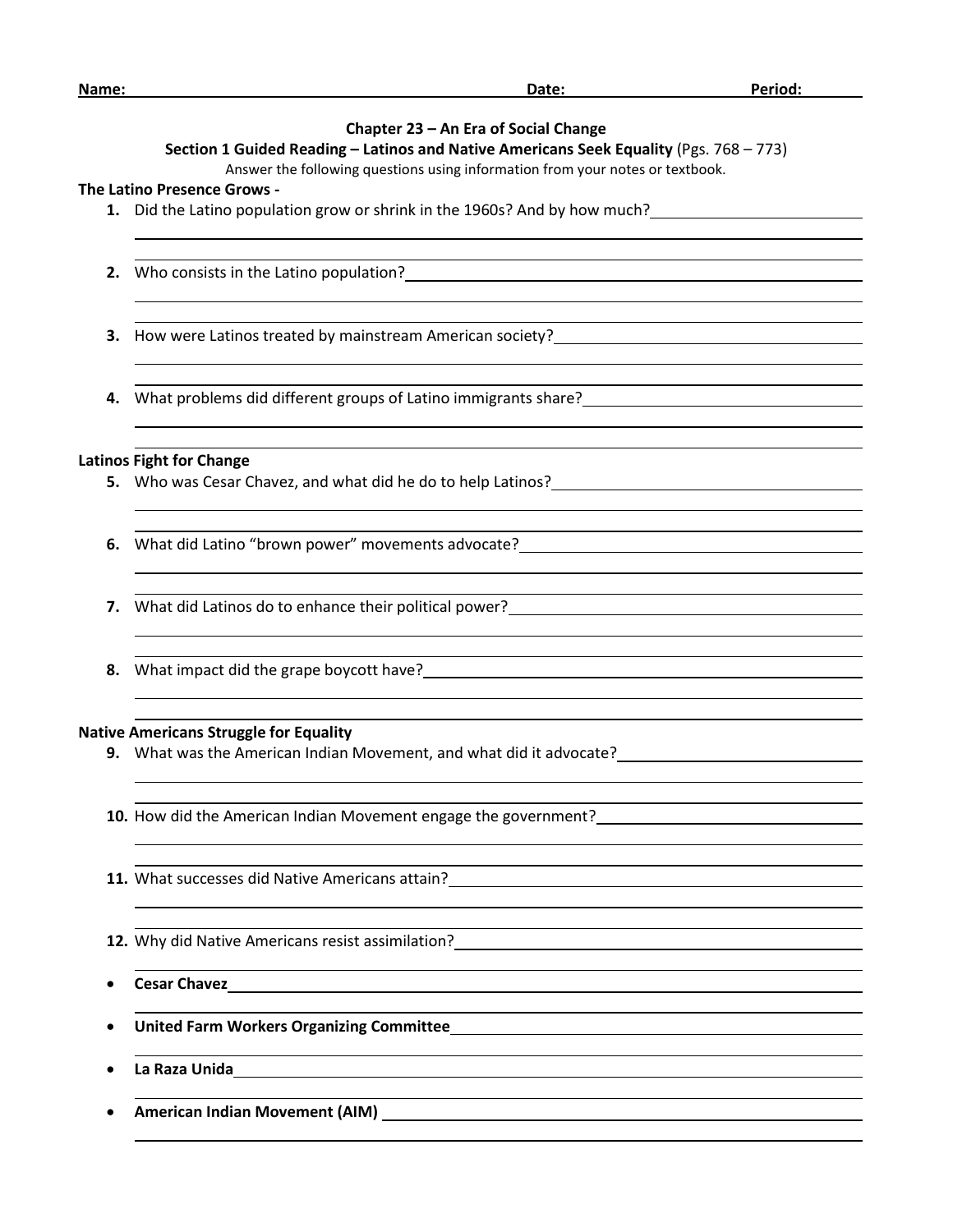## **Chapter 23 – An Era of Social Change Section 2 Guided Reading – Women Fight for Equality (Pgs. 776 – 780)**

Be complete in your answers, using specific facts as support.

# **A New Women's Movement Arises**

- **1.** What kinds of discrimination did women encounter?
- **2.** How did women's experiences in civil rights and antiwar protests increase their awareness of sexism?
- **3.** What was the impact of Betty Friedan's book The Feminine Mystique?
- **4.** What effects did the civil rights and the antiwar movements have on may women?

## **The Movement Experiences Gains and Losses**

- **5.** What were the National Organization for Women's goals?
- **6.** What factions formed in NOW?
- **7.** What was Roe v. Wade, and why was it important to women?
- **8.** What happened to the Equal Rights Amendment?
- **9.** What prompted women to establish NOW?

## **The Movement's Legacy**

- **10.** How successful was the women's movement in expanding opportunities for women?
- **11.** How did the women's movement change the way society looks at work and careers for women?
- **12.** What sort of gains did women's movement make by the early 1970s?
- **13.** What concerns motivated those who opposed the ERA?
- **Betty Friedan**
- **National Organization for Women (NOW)**
- **Gloria Steinem**
- **Equal Rights Amendment (ERA)**
- **Phyllis Schlafly**